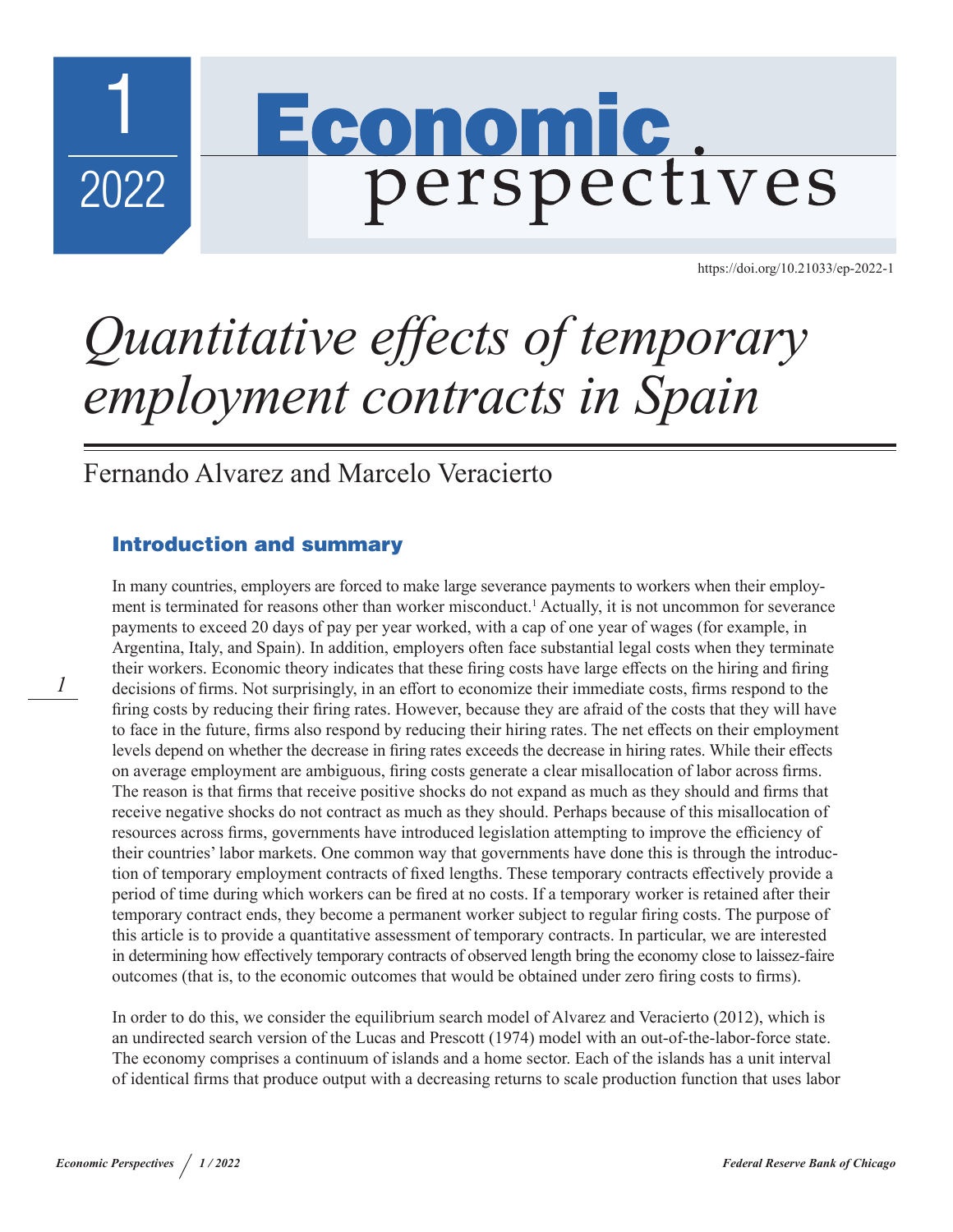as its sole input. Islands are subject to idiosyncratic productivity shocks that follow a Markov process over time. Agents value consumption and home production, and start every period of time either at home or at one of the production islands in the economy.<sup>2</sup> If an agent starts a period of time at home, they can choose either to stay at home during the current period or to search. Staying at home allows them to enjoy home production during the current period, but makes them start the following period at home again. Searching precludes the agent from obtaining any home production during the current period, but allows them to randomly arrive at one of the islands at the beginning of the following period (search is undirected). If an agent starts a period of time at one of the islands, they can choose either to stay on the island (and work), to randomly search for a new island, or to go home. Only going home and staying there provides home production to the agent. The amount of home production obtained by staying at home is the same for all individuals.

In this framework we introduce a government policy that taxes firms for reducing their employment of workers with *J* or more periods of tenure on the island.<sup>3</sup> The firing tax on these permanent workers is equal to τ. However, firms do not face any firing tax for reducing their employment of workers with tenure of less than *J* periods. All the firing taxes collected by the government are rebated as lump-sum transfers to the representative household. The assumption that firing taxes apply to the worker's tenure on the island (and not to the worker's tenure in a firm) allows us to specify a standard competitive equilibrium.<sup>4</sup> In particular, we assume that there are spot labor markets for each tenure level (thus, potentially, workers of different tenure have different wage rates). Given their previous-period employment of permanent workers, firms maximize the present discounted value of their profits (which are given by output net of wages and any firing taxes incurred). Because we assume that workers are fully insured, they seek to maximize the present expected discounted values of wages and home production.

We use our model to explore to what extent fixed-term contracts of different lengths add flexibility to the labor market.<sup>5</sup> Notice that introducing fixed-term contracts of sufficiently large *J* is equivalent to eliminating all the firing taxes (since workers never gain permanent status). Thus, we address the question of how much labor market flexibility gets generated by computing how much of the gap between the firing-tax case  $(J = 1)$ and  $\tau > 0$ ) and the laissez-faire case (either  $J = \infty$  or  $\tau = 0$ ) is closed when fixed-term contracts of empirically reasonable length are introduced. To this end, we consider the case of Spain in the mid-1980s—which introduced long temporary contracts in a labor market characterized by large firing costs. Calibrating the model to a stylized version of that economy, we find that temporary contracts of three years' duration (roughly the length of the contracts introduced in Spain) close about half of the welfare gap between the firing-tax and the laissez-faire cases.

There is a long theoretical literature analyzing the quantitative effects of temporary contracts in structural models. An early contribution to this literature is Cabrales and Hopenhayn (1997)—who find that the introduction of temporary contracts has large effects on turnover rates in a partial equilibrium dynamic labor demand model that abstracts from unemployment. Interestingly, they find that there is a large increase in the firing rate of workers with tenure equal to the length of the temporary contracts introduced. However, despite the large turnover effects, they find moderate effects on employment. Bentolila and Saint-Paul (1992) and Aguirregabiria and Alonso-Borrego (2014) also analyze partial equilibrium models that abstract from unemployment, obtaining similar results. Veracierto (2007) introduces unemployment into a small open model economy, but in order to analyze short-run dynamics, he assumes a linear production function that leads to equilibrium wages being independent of the aggregate state of the economy and constant across tenure levels; in terms of steady-state employment, he finds that temporary contracts of six months' duration have small positive effects. Blanchard and Landier (2002) and Cahuc and Postel-Vinay (2002) also introduce unemployment into their models, but they consider versions of the Mortensen–Pissarides matching model; they find that introducing temporary contracts increases job turnover but can reduce aggregate employment. Güell and Rodríguez Mora (2010) consider a Shapiro–Stiglitz model of efficiency wages and find that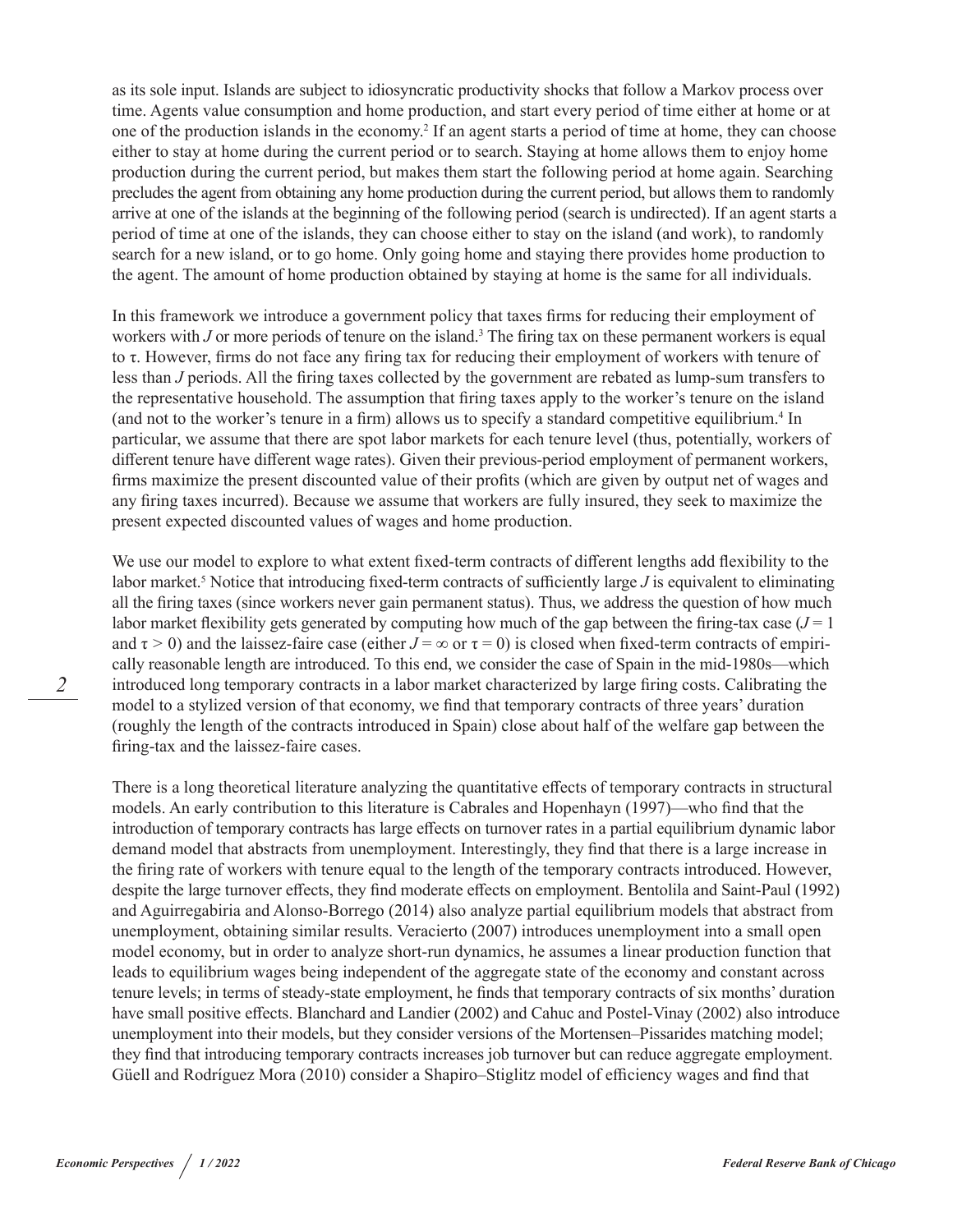when there is a minimum wage, introducing temporary contracts can reduce employment. With this *Economic Perspectives* article, we contribute to this literature by evaluating the effects of temporary contracts in a Lucas–Prescott islands economy with undirected search. While the theory for this framework has already been provided in Alvarez and Veracierto (2012), the contribution of this article is to provide a quantitative analysis.

In the next section, we describe our model economy. After this, we describe the model economy's competitive equilibrium—which is flexible enough to capture key features of the Spanish economy both before and after its 1984 labor market reform. Then, we discuss the details of our computational experiments—including the calibration of the model to match Spain's economy prior to its 1984 reform—and the effects of introducing temporary contracts to that economy. Finally, we provide our concluding remarks.

## The economy

There is a single consumption good in the economy that is produced in a unit measure of islands. The production function of each island is given by

$$
y_t = z_t n_t^{\alpha},
$$

where  $z<sub>i</sub>$  is an idiosyncratic productivity shock,  $n<sub>i</sub>$  is employment, and  $0 < \alpha < 1$ . The productivity shock  $z<sub>i</sub>$ follows a finite Markov process with transition matrix *Q*.

The economy is populated by a unit measure of agents. These agents start every period of time located either on one of the islands or at home (see note 2). If an agent starts a period of time on one of the islands, they can choose either to stay or to leave. If they stay, they work on the island during the current period and start the following period located at the same island. If they leave, they have two alternatives available to them: perform home production or search for a new island. If they perform home production, they produce ω units of the home good during the current period and start the following period at home. If they search during the current period, they do not produce but arrive randomly at one of the islands at the beginning of the following period. We assume that search is undirected, so the probability of arriving at an island of any given type is given by the fraction of islands of that type in the economy.<sup>6</sup> The agents who start a period of time located at home have the same alternatives available to them as those available to the agents who leave the islands where they were initially located. We denote by  $L<sub>t</sub>$ , the total number of agents who perform home production at time  $t$ , by  $U_t$ , the total number of agents who search at time  $t$ , and by  $N_t = 1 - L_t - U_t$  the total number of agents who are employed at time *t*. We refer to the sum  $L_t + U_t$  as the total number of agents who are nonemployed (that is, unemployed or out of the labor force) and to the ratio  $U_t/(1 - L_t)$  as the unemployment rate.<sup>7</sup>

All agents have identical preferences given by

$$
E_0\sum_{t=0}^{\infty}\beta^t\left[\frac{c_t^{1-\gamma}-1}{1-\gamma}+h_t\right],
$$

where  $c_t$  is consumption,  $h_t$  is home production,  $0 \le \beta \le 1$  is the discount factor, and  $\gamma \ge 0$  is the intertemporal substitution parameter. We assume that there is a unit measure of households, each constituted by a unit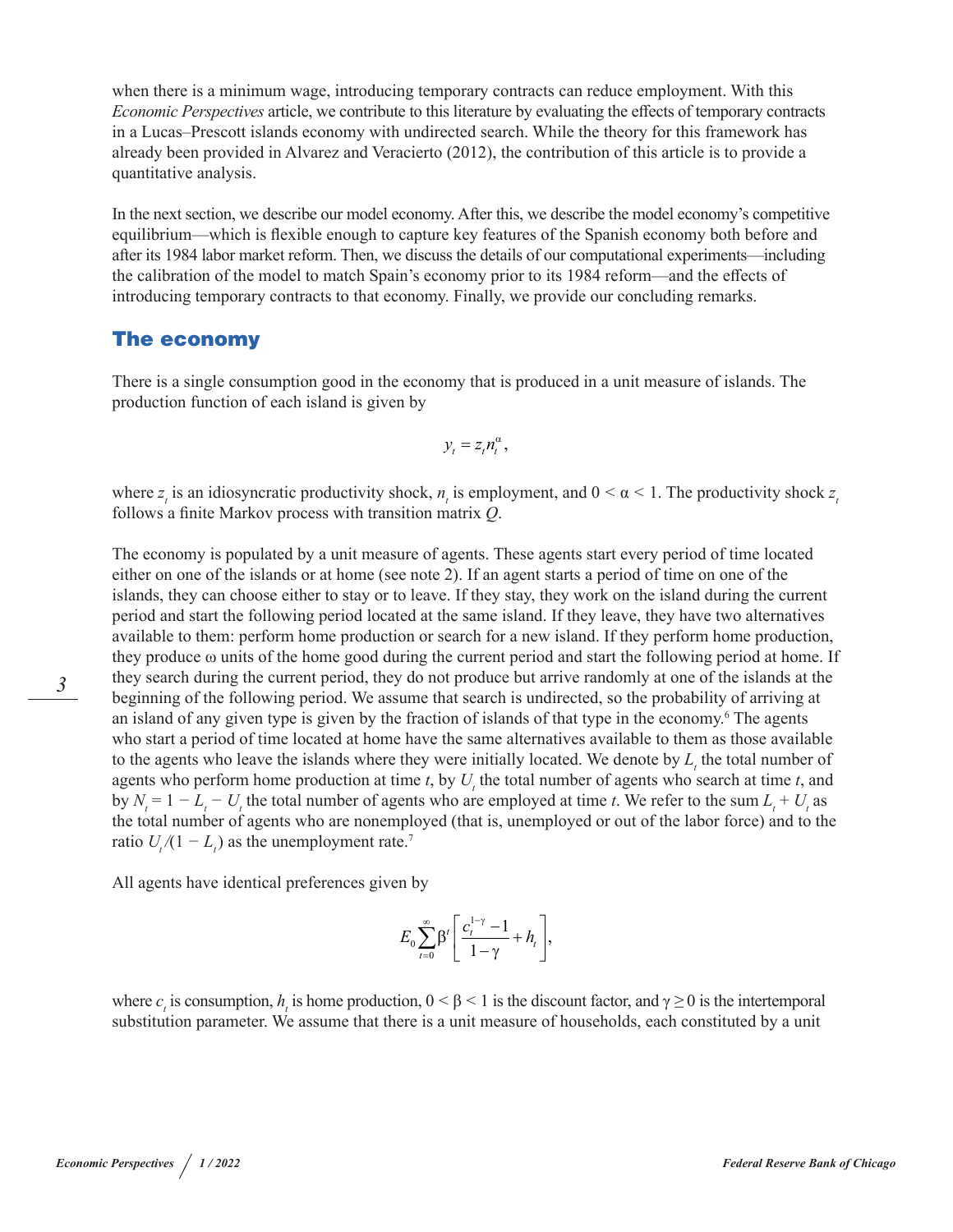interval of agents, and that agents can obtain full consumption insurance within their households.<sup>8</sup> The preferences of the representative household are then given by

$$
\sum_{t=0}^{\infty} \beta^t \left[ \frac{c_t^{1-\gamma} - 1}{1 - \gamma} + \omega L_t \right].
$$

### Competitive equilibrium

In this section we describe a recursive competitive equilibrium with firing taxes and temporary contracts. Since this competitive equilibrium has been described in detail in Alvarez and Veracierto (2012), only its main ingredients are sketched here.

The state of an island is given by a pair  $(T, z)$ , where  $T = (T_0, T_1, ..., T_J)$  is a vector describing the number of workers across tenure levels present on the island at the beginning of the period and where *z* is the idiosyncratic productivity shock. While  $T_i$  for  $j = 0, ..., J - 1$  represents the number of workers with tenure *j*, we find it convenient to include in  $T_j$  all workers with tenure greater than  $J-1$ . We refer to  $T_j$  as the total number of permanent workers, to  $T_0$  as the new arrivals, and to  $\sum_{j=1,\dots,J-1} T_j$  as the total number of temporary workers. The government imposes on the firms a firing tax τ per unit reduction in their employment of permanent workers. However, reducing the employment of temporary workers entails no firing taxes. All firing taxes collected across all the islands in the economy are rebated as lump-sum transfers to the representative household.

In each island there are  $J + 1$  spot labor markets, one for each tenure level  $j = 0, ..., J$ . As a consequence, current wages  $w_i$  (*T*, *z*) are indexed by the tenure level and the state of the island. In solving their individual problems, both agents and firms not only take the equilibrium functions  $w_i(T, z)$  as given, but also the equilibrium law of motion for the endogenous state of the island  $T = A(T, z)$ . This law of motion is needed to forecast future wages on the island.

Because workers are fully insured within their households, they seek to maximize their expected discounted values of wages and home production. In particular, the problem for a worker with tenure *j* on an island of state  $(T, z)$  is to decide whether to become nonemployed or to stay and work. Becoming nonemployed entails a value given by  $\theta$  (to be determined in equilibrium). By staying, the worker receives a wage rate *w*<sub>j</sub> during the current period and gains tenure min  $\{j + 1, J\}$  for the following period. We denote the value function for a *j*-tenure worker on a  $(T, z)$ -island as  $W<sub>i</sub>(T, z)$ . This value function must solve

$$
W_j(T, z) = \max \left\{ \theta, w_j(T, z) + \beta \sum_{z'} W_{\min\{j+1, J\}} \left( A(T, z), z' \right) Q(z, z') \right\}
$$

for all  $(T, z)$  and  $j = 0, ..., J$ .

The problem of the representative firm on an island of type  $(T, z)$  is simply to maximize the expected present discounted value of its profits—that is, of output net of total wage payments and firing costs. The problem of a firm that employed *p* permanent workers during the previous period and is on an island of type (*T*, *z*) is described by the following Bellman equation:

$$
B(p;T,z) = \max_{\{n_j \ge 0\}_{j=0}} \left\{ z \left( \sum_{j=0}^J n_j \right)^{\alpha} - \sum_{i=0}^J w_j (T,z) n_j - \tau \max \{p-n_j, 0\} + \beta \sum_{z'} B(n_j + n_{j-1}; A(T,z), z') Q(z, z') \right\},
$$

*4*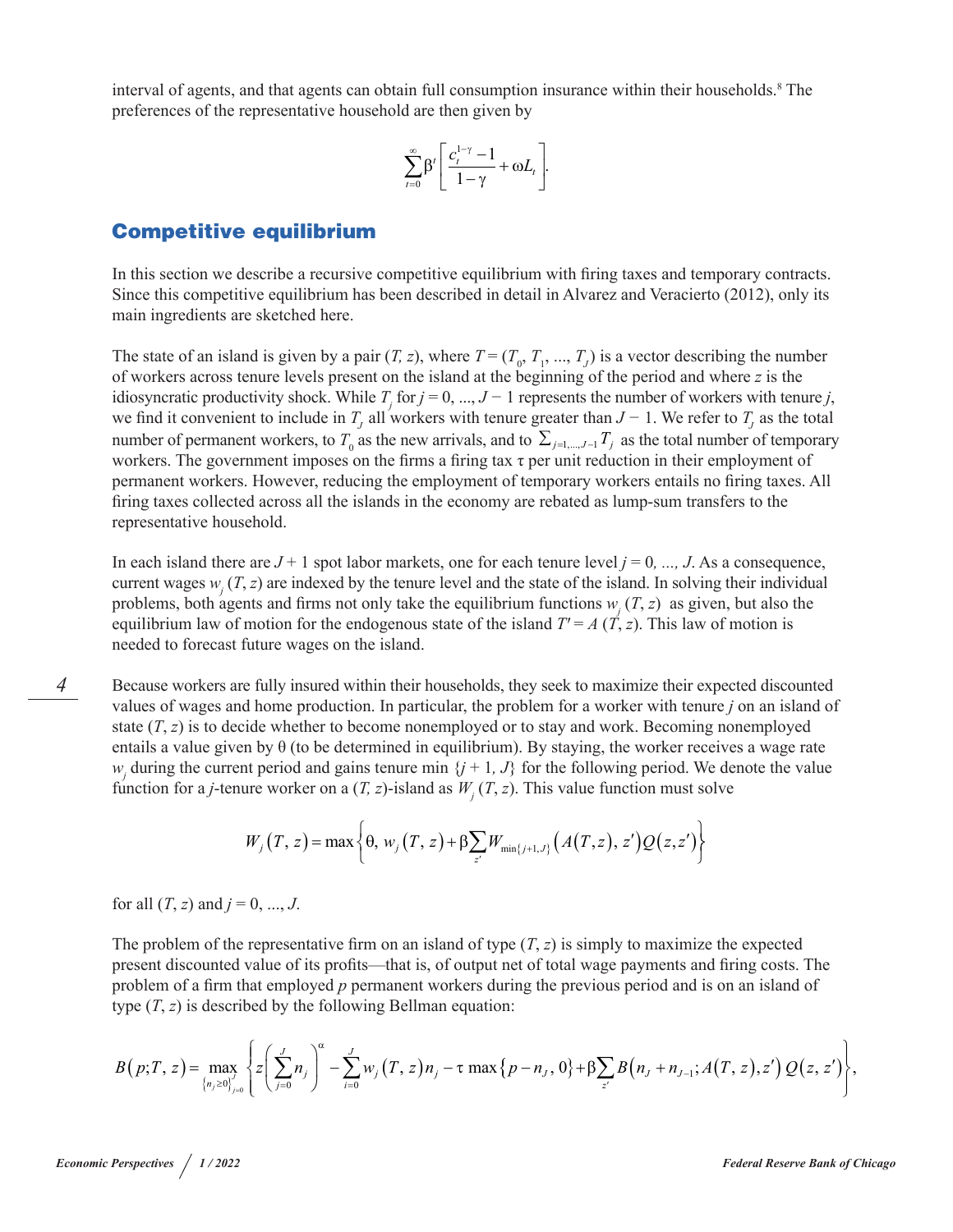where *B* is the value function of the firm. Observe that  $n_{j-1}$  is the employment of workers that in the previous period were at the end of their temporary contracts. When these workers are employed during the current period, they become permanent workers and must be added to  $n<sub>j</sub>$  for determining the previous-period employment of permanent workers that the firm will have at the beginning of the following period.

At a steady-state equilibrium, the following seven conditions must hold: 1) the employment levels  $n_j(T_j; T, z)$ that the representative firm on an island of type  $(T, z)$  chooses must generate the law of motion  $\vec{A}(T, z)$  that agents and firms take as given (observe that because of the undirected search assumption,  $T_0$  is always equal to the total number of agents who search *U*), 2) the employment levels  $n_i(T_i; T, z)$  must be willingly supplied by the workers with tenure *j* at an island of type  $(T, z)$ , 3) the invariant distribution of islands across states  $(T, z)$  must be generated by the law of motion  $A(T, z)$  and the Markov process that the idiosyncratic productivity shock *z* follows, 4) the total number of employed agents across all islands in the economy (or total employment) plus the total number of searchers *U* plus the total number of agents doing home production *L* must equal one (the total population in the economy), 5) the value of nonemployment  $\theta$  is equal to the expected discounted value of randomly drawing  $W_0(T, z)$  under the invariant distribution of islands (observe that  $W_0(T, z)$  is the value that a newly arrived worker obtains at an island of type  $(T, z)$ ), 6) the value of nonemployment satisfies that  $\theta = c^{\gamma}\omega + \beta\theta$  (that is, the value of becoming nonemployed is equal to the value of doing home production during the current period plus the discounted value of being nonemployed during the following period), and 7) the total output obtained across all production islands in the economy equals the consumption level *c* enjoyed by the representative household.

In Alvarez and Veracierto (2012), we show that at a steady-state equilibrium there are three levels of wages: one wage level  $\overline{w}(T, z)$  common to all temporary workers with tenure  $j = 0, ..., J-2$ ; another wage rate for the workers that are about to become permanent (that is,  $j = J - 1$ ); and another wage rate for permanent workers (that is,  $j = J$ ). Moreover,

1) 
$$
\overline{w}(T, z) = z\alpha \left( \sum_{j=0}^{J} n_j(T_j; T, z) \right)^{\alpha-1},
$$

2)  $w_{L_1}(T, z) \le \min{\{\overline{w}(T, z), w_{L}(T, z)\}},$ 

3) 
$$
\overline{w}(T, z) < w_J(T, z)
$$
, if  $n_J(T_J; T, z) < T_J$ .

The intuition for why the wage rate of temporary workers with tenure less than  $J - 1$  is equal to the marginal productivity of labor (equation 1) is that these workers are still far from becoming permanent workers subject to firing taxes and, therefore, firms treat them as being fully flexible. The intuition for why the wages of temporary workers with tenure *J −* 1 are the lowest (equation 2) is that firms need to be compensated for hiring them because doing so will make the firms subject to firing costs during the next period. The intuition for why the wages of permanent workers are the highest when the representative firm fires some of these workers (equation 3) is that in this case, the marginal value of not firing the last worker is given by the marginal productivity of the worker plus the firing taxes saved.<sup>9</sup>

Observe that because islands are indexed by the vector *T*, the curse of dimensionality seems to preclude any possibility of computing equilibriums for values of *J* significantly larger than 2. However, in Alvarez and Veracierto (2012), we show that independent from the value of *J*, the endogenous state of an island can always be summarized by only two values: the total number of temporary workers and the total number of permanent workers. The undirected search assumption, under which every island receives *U* new arrivals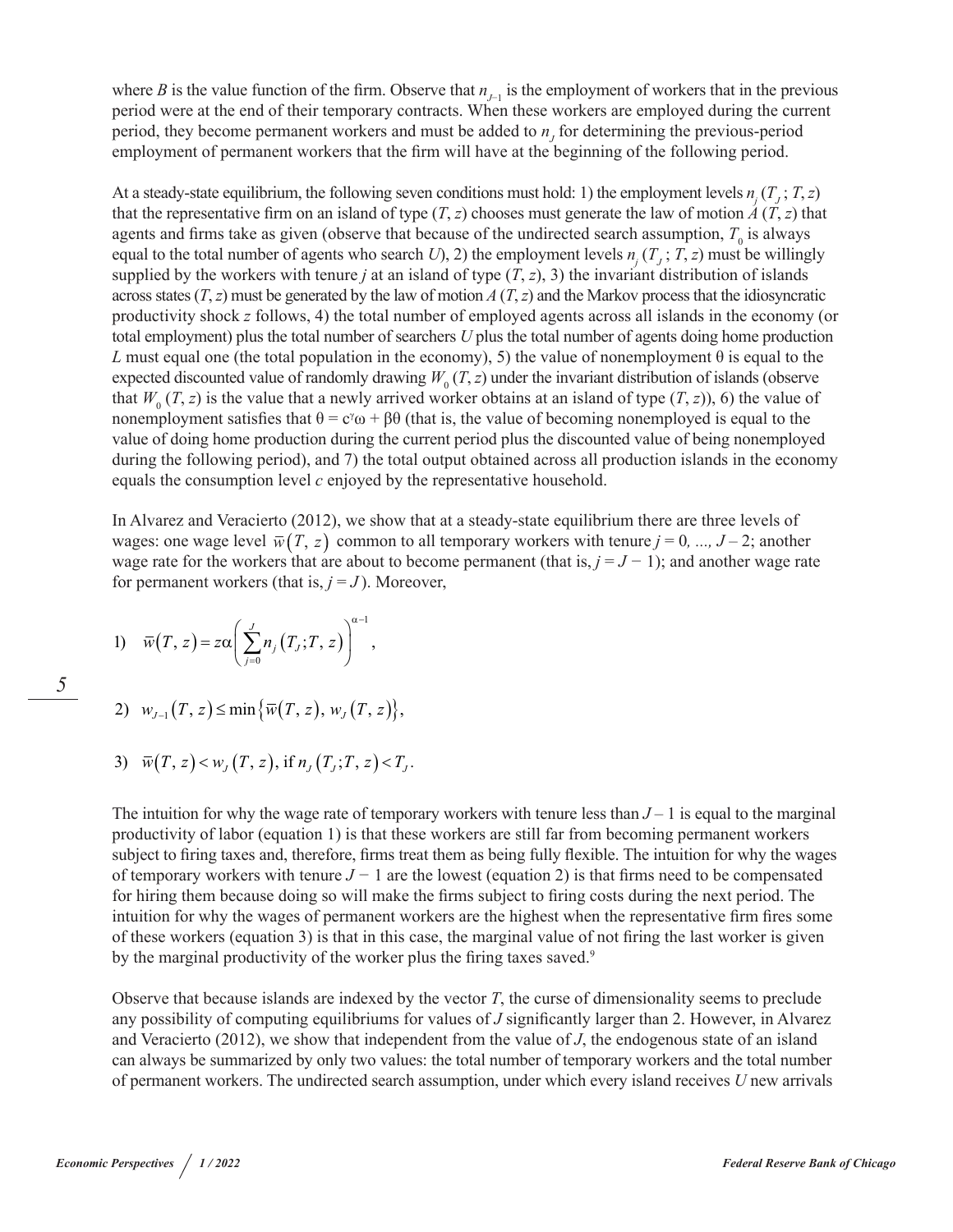every period, is crucial for delivering this simplified representation of the state space and, therefore, for being able to compute equilibriums under moderate values of *J*.

## Computational experiments

In this section we evaluate to what extent the introduction of temporary contracts adds flexibility to the labor market. To this end, we consider as a benchmark the case where  $J = 1$  and  $\tau > 0$  and calibrate it to an economy with high separation taxes and no temporary contracts—similar to Spain's pre-1984 economy.<sup>10</sup> Once the benchmark economy, which we refer to as the firing-tax case, is parameterized, we compute competitive equilibriums under temporary employment contracts of different lengths (that is, with different values of *J*) and evaluate their effects.

For the purposes of comparison, we also compute the equilibrium allocation under zero separation taxes, which we refer to as the laissez-faire case. This is an interesting case to consider because the equilibrium allocation with temporary employment contracts of long duration coincides with the equilibrium allocation under laissez faire. The reason is quite simple: With a large enough *J*, firms can perfectly replicate their laissez-faire employment levels by using only temporary workers. Given this property, we address the question of how much flexibility the temporary contracts generate by computing what fraction of the gap between the firing-tax and laissez-faire cases is closed when temporary contracts of different lengths *J* are introduced.

We note that in the laissez-faire case, which is obtained by setting either  $J = \infty$  or  $\tau = 0$ , the tenure levels of the different workers become immaterial. This implies that while total employment is uniquely determined, the hiring and firing rates across the different tenure levels are undetermined. Despite this, we choose to focus on the employment adjustments obtained as the limit when  $\tau \rightarrow 0$  (or equivalently, when  $\tau$  is arbitrarily small). This is useful because it helps emphasize the types of adjustments that temporary contracts lead to even in the case in which they are totally unimportant.<sup>11</sup>

In the rest of this section, we present the empirical observations from mid-1980s Spain that motivate the computational experiments we conduct; show how we calibrated the model to the pre-1984 Spanish economy; and report the results of the exercises.

## *Some empirical background*

Since the introduction of fixed-term contracts during the 1980s, the fraction of workers hired under this modality had expanded steadily in European Union countries, reaching more than 17 percent by 2000 (Buddelmeyer, Mourre, and Ward-Warmedinger, 2004, figure 3.1, p. 21). However, there are large cross-country differences in the scope and duration of fixed-term contracts. For instance, some countries restrict these contracts to certain occupations and types of workers, while others give them broad applicability. In what follows we focus on the case of Spain, because in 1984 Spain substantially liberalized the applicability of temporary contracts at a time when the country had one of the highest employment protection levels in Europe (see Cabrales and Hopenhayn, 1997, and Heckman and Pagés, 2000). From 1984 to 1991, the fraction of workers with fixed-term contracts in Spain went from 11 percent to more than 30 percent, and almost all the hiring in the economy was done under this form of contract (see García-Fontes and Hopenhayn, 1996).<sup>12</sup>

Figure 1, which is adapted from Cabrales and Hopenhayn (1997), displays estimates for the one-quarter transition probabilities from employment to nonemployment during the five years before and after the 1984 reform as a function of the length of the employment spells. It shows that the firing rates increased significantly after the reform and that a spike formed at an employment duration of three years, which (not surprisingly) corresponds to the maximum fixed-term contract length allowed by the reform. Thus,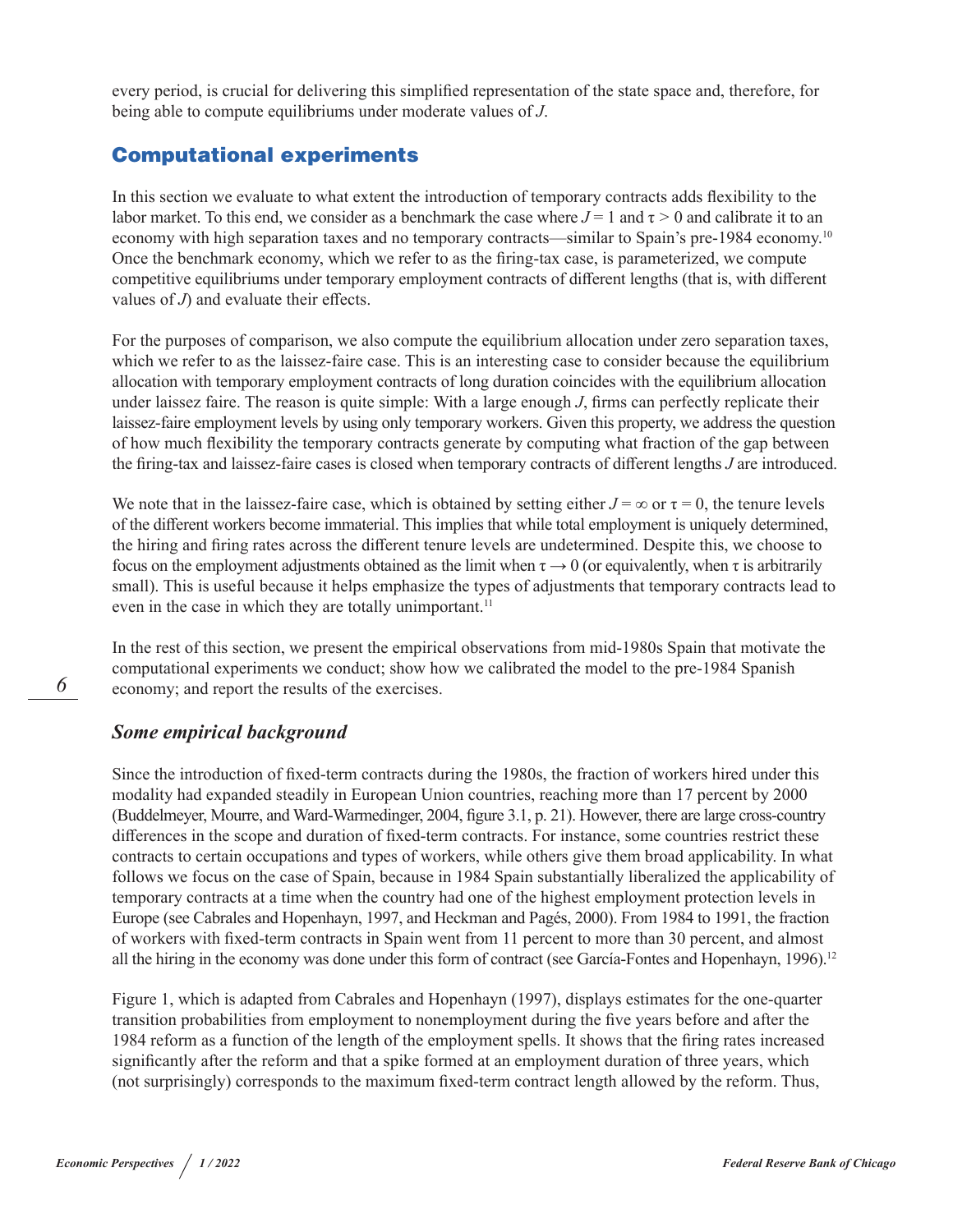

the introduction of fixed-term contracts appears to have significant effects on worker reallocation. In fact, there is considerable agreement in the empirical literature that the main effects of introducing fixedterm contracts are a substantial increase in the flows from unemployment to employment (that is, a decrease in the average duration of unemployment) and a significant increase in the flows from employment to unemployment (that is, an increase in the firing rate) as can be seen, for example, in the literature survey by Dolado, García-Serrano, and Jimeno (2002). The net effect of these two opposing forces on the unemployment rate is not clear, but the evidence seems to indicate a small increase.

## *Calibration*

We calibrate our model to the Spanish economy prior to the 1984 labor market reform, which (as we mentioned earlier) was characterized by high separation costs and essentially no temporary contracts (that is, high  $\tau$  and  $J = 1$ ). The value for  $\tau$ is selected to reproduce the expected discounted dismissal cost when a worker is hired for the first time—a measure proposed by Heckman and Pagés (2000). It turns out that a value of  $\tau$  equal to one year of average wages is needed to reproduce

this measure under the pre-1984 Spanish regime (see the appendix for details).

We use  $\alpha$  = 0.64 for the curvature parameter in the production function, which roughly corresponds to the labor share. This choice implicitly assumes that all other factors, such as capital, are fixed across locations. Since we use a quarterly time period, we choose  $\beta = 0.96$  to generate an annual interest rate of 4 percent.

For the idiosyncratic shocks *z*, we use a discrete Markov chain approximation for the following first-order autoregressive process (AR(1)):  $\log z' = \rho \log z + \sigma \epsilon$ , where  $\epsilon$  is a standard normal. We choose the values of ρ and σ so that the unemployment rate is just above 6.75 percent and the duration of unemployment is just above one year. The exact values that we use are  $\rho = 0.955$  and  $\sigma^2 = 0.075$ , which correspond to a discrete approximation that uses six truncated values for *z*, so that the absolute value of ε never exceeds two standard deviations. Under these parameter values, the quarterly firing rate (total separations divided by employment) in the benchmark case is 1.77 percent. Similarly, García-Fontes and Hopenhayn (1996) estimate a pre-1984 firing rate of 1.8 percent per quarter. Observe that our choices are meant to capture the situation in Spain before the 1984 reform. The reason why we choose a lower unemployment rate and a lower duration of unemployment than those observed in Spain is that we are abstracting from its unemployment insurance system.13

We consider different values of the intertemporal substitution parameter γ*.* In each case we pick the value of  $\omega$  so that labor force participation equals 65 percent.<sup>14</sup> The rest of the parameters are the same for each pair (γ*,* ω).

*7*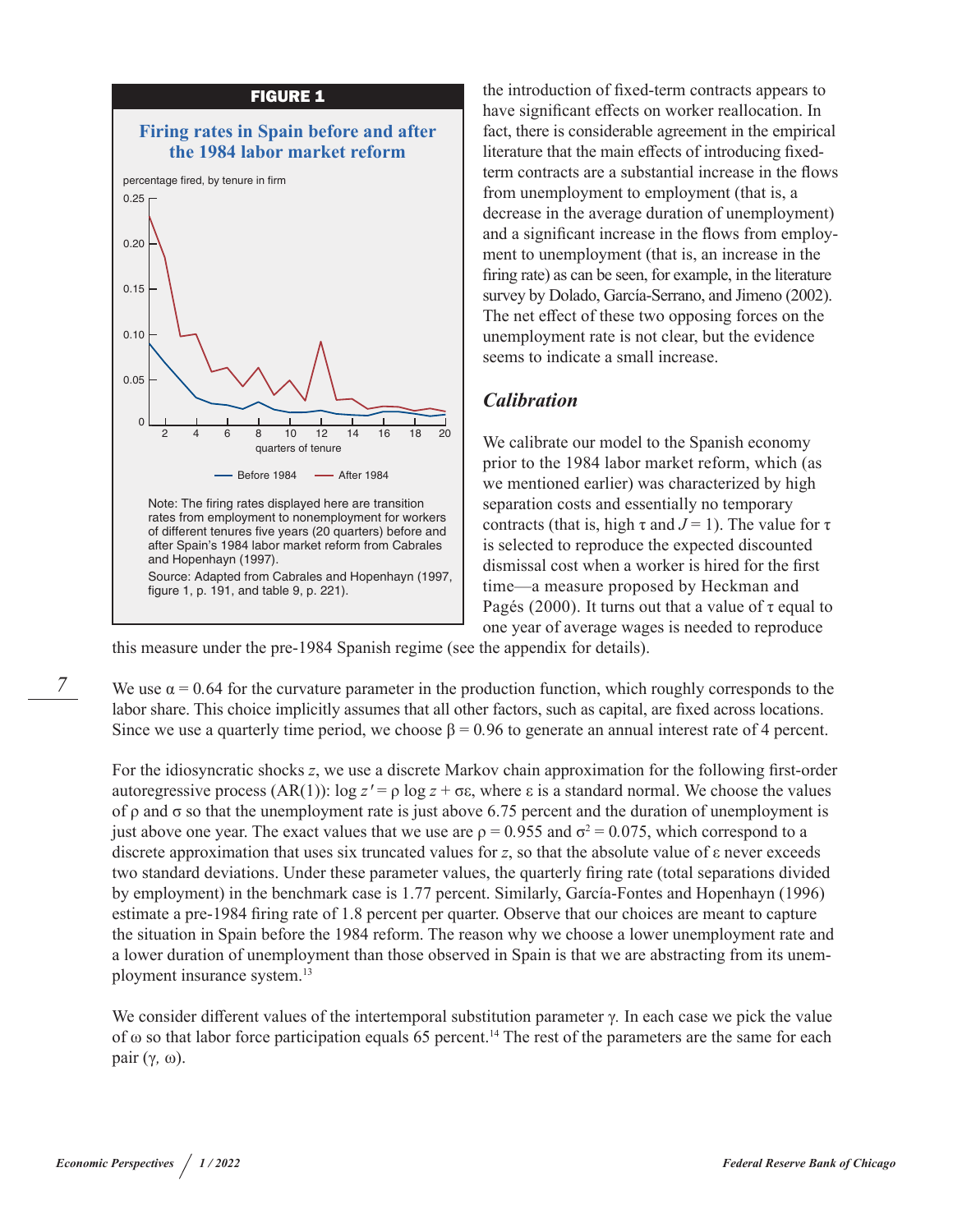## *Experiments*

We compute equilibriums under different values of *J*—the length of the temporary contracts—and compare them with the benchmark and laissez-faire cases. Since these two cases correspond to  $J = 1$  and  $J = \infty$ , respectively, these comparisons allow us to determine what fraction of the total potential gains in labor market flexibility is realized by different temporary contract lengths.

As we vary the value of *J*, we set  $\tau$  to the same proportion of economy-wide wages. It turns out that under an isoelastic production function and firing taxes τ being proportional to economy-wide wages, a number of statistics become independent of the intertemporal substitution parameter γ. In particular, the unemployment rate, the firing rate, and the average duration of unemployment are the same in all cases. For this reason, we start by describing the effects of temporary contracts on this set of statistics. Without loss of generality, we set  $\gamma = 0$ . This is the simplest case to interpret because consumption and home production become perfect substitutes and, as a consequence, the equilibrium value of  $\theta$  must be equal to  $\omega/(1 - \beta)$ , a parameter independent of policy.

In all three panels of figure 2, equilibrium values are reported as a function of the length of the temporary contracts *J* and depicted under the "general equilibrium" label. Observe that the general equilibrium values for  $J = 1$  correspond to the benchmark case with firing taxes and no temporary contracts. Laissez-faire values are reported under the "laissez faire" label. In addition, to illustrate the role of general equilibrium effects in generating differences between the benchmark  $J = 1$  and the laissez-faire cases, a third set of values is reported under the "partial equilibrium" label. For each *J >* 1, these are the values associated with *U* and θ being fixed at their benchmark values (and equilibrium conditions 5 and 6 being ignored). Observe that any differences between the partial and general equilibrium schedules must be due to equilibrium effects on *U*, since  $\theta$  is fixed when  $\gamma = 0$ . Also observe that *U* will always be higher in the general equilibrium case than in the partial equilibrium case. The reason for this is that with  $J > 1$ , there are fewer restrictions to labor mobility. This increases the value of an additional worker at every island and induces a larger fraction of the population to search.15 For similar reasons, the equilibrium value of *U* will always be increasing with *J*. A consequence of this is that for  $1 \le J \le \infty$ , the equilibrium value of *U* will always lie between the benchmark and laissez-faire cases.

Panel A of figure 2 shows the effects on the unemployment rate  $ur = U/(U + N)$ . While the fraction of agents who search *U* is increasing with the lengthening of the temporary contracts, we see that the unemployment rate initially increases with *J* but then displays a nonmonotonic behavior. We also see that the unemployment rate is almost 2.5 percentage points higher in the laissez-faire case than in the benchmark  $J = 1$  case and that with temporary contracts of three years' duration  $(J = 12)$  the unemployment rate is 1.2 percentage points higher than in the benchmark case. Thus, temporary contracts of three years' duration, which are similar to those introduced by the 1984 Spanish reform, are able to close about half of the gap with the laissez-faire case.<sup>16</sup> Figure 2, panel A also shows that the equilibrium effects on *U* are crucial for generating the higher unemployment rates: The effects on the unemployment rate are nonmonotonic and small in the partial equilibrium case.<sup>17</sup>

To better understand the effects on the unemployment rate (figure 2, panel A), it is helpful to decompose them into firing rate effects (figure 2, panel B) and average duration of unemployment effects (figure 2, panel C). Panel B of figure 2 shows the effects on the firing rate *fr,* defined as total firing divided by total employment. Recall that for the laissez-faire and partial equilibrium cases, the values of *U* and θ are the same across all *J*. As should be expected, the firing rates for the laissez-faire case are higher than the ones for the partial equilibrium case for all values of *J.* Notice that the firing rates in these two cases are increasing with the rise in *J*, including a large jump at  $J = 2$ . To understand this pattern, we concentrate on the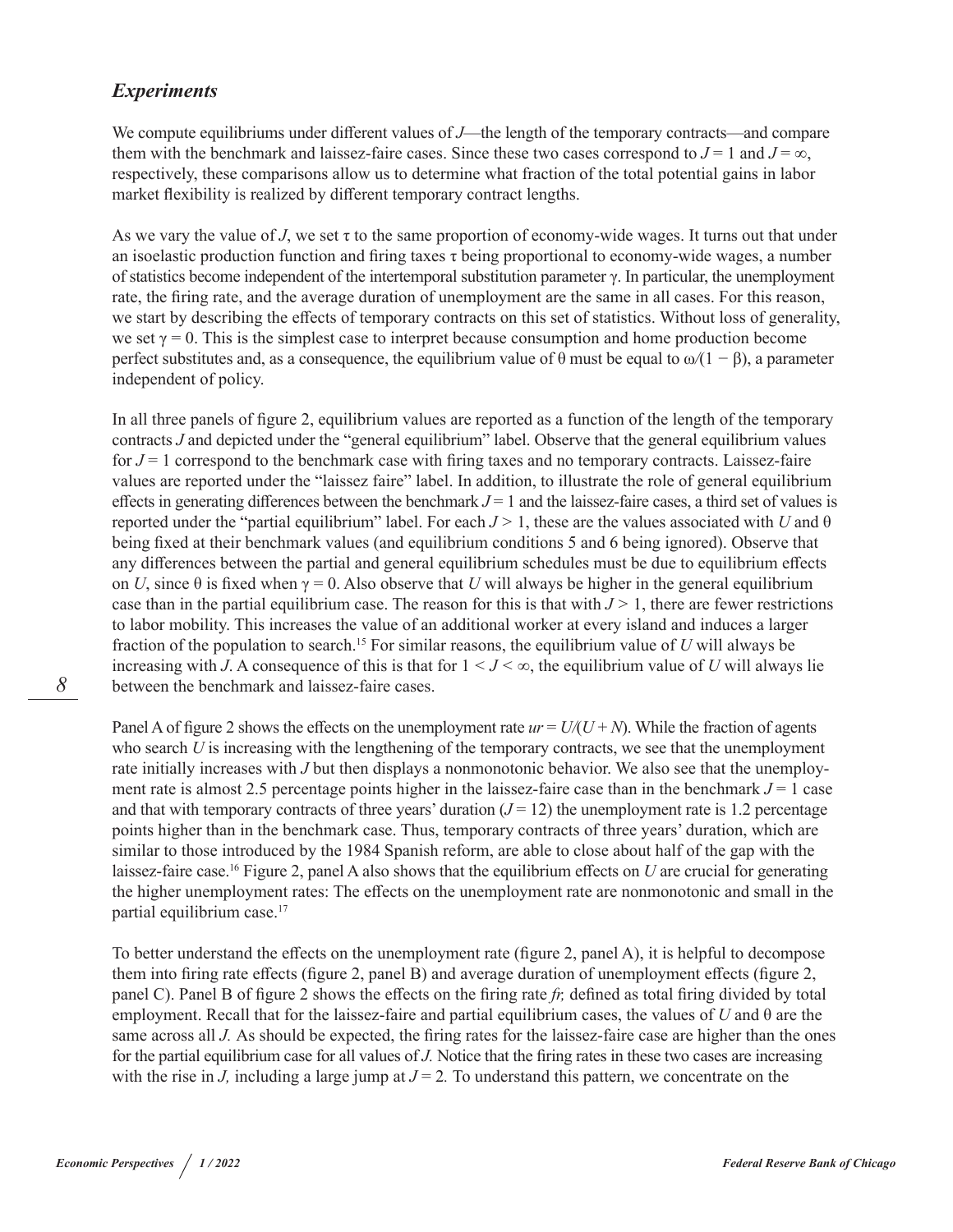

laissez-faire case, where the employment on each island stays constant. Recall that we compute employment by tenure in the laissez-faire case as the limit for an equilibrium with  $\tau \to 0$ . The increase in the firing rate helps to avoid the (arbitrarily small) separation tax. The firing rate jumps between  $J = 1$  and  $J = 2$  because when  $J = 2$ , the temporary workers with longest tenure are fired and replaced by newly arrived workers. This reshuffling cannot be done when  $J = 1$ . The smooth increase in the firing rate with *J* is due to the fact that with higher *J*, firms can accumulate a larger proportion of their workforce as temporary workers. With this larger proportion, if they need to decrease total employment, they can do so at the same time that they hire newly arrived workers. Notice that the pattern of firing rates as a function of *J* for the partial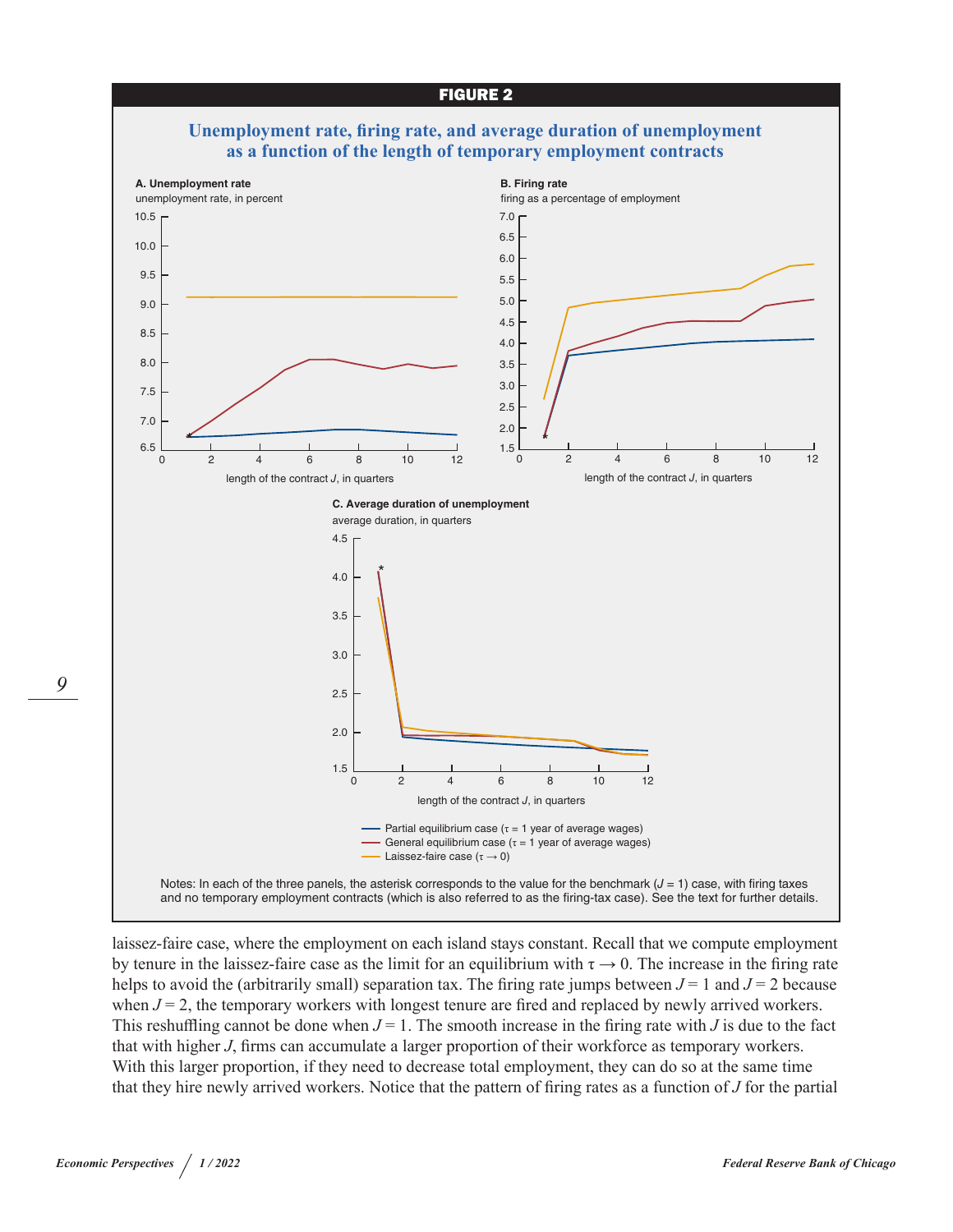



equilibrium case, with substantial separation costs (one year of average wages), is generally the same as in the laissez-faire case, with essentially zero firing taxes.

As seen in figure 2, panel B, the value for the firing rate in the general equilibrium case lies in between the value for the partial equilibrium case and the one for the laissez-faire case, and it gets closer to the one for the laissez-faire case as *J* increases. Since in general equilibrium firms receive a higher flow of newly arrived workers (that is, a higher *U*), they can engage more in the replacement of temporary workers with high tenure for newly arrived workers to save on separation costs.

The quarterly firing rate for the general equilibrium case goes from 1.77 percent for  $J = 1$  to 5.04 percent for  $J = 12$ , roughly similar to the values for Spain before and after 1984: García-Fontes and Hopenhayn (1996) estimate quarterly firing rates of 1.8 percent prior to the extension of temporary contracts' length and 4.8 percent after it. The model slightly overestimates this effect. However, the effect in the model

of going from *J* = 1 to *J* = 12 does not correspond exactly to Spain before and after 1984 because some temporary contracts were allowed in Spain before 1984.

Panel C of figure 2 shows the average duration of unemployment *d*, defined as (1/*fr*) *ur*/(1 *− ur*). The three cases display similar values. There is a large drop in the average duration between  $J = 1$  (the benchmark case) and  $J = 2$ . This is the result of the increased hiring of newly arrived workers that we mentioned in our explanation of figure 2, panel B.<sup>18</sup> Because *d* is similar for the three cases, it's clear that the effects on unemployment are accounted for by the behavior of the firing rates discussed previously. Notice that, as opposed to the sharp change at  $J = 2$  for the firing rate and average duration of unemployment (panels B) and C of figure 2, respectively), the increase in the unemployment rate for the general equilibrium is smooth (panel A of figure 2). This is because for  $J = 2$ , the sharp decrease in the average duration of unemployment coincides with a sharp increase in the firing rate.

Figure 3 displays the fraction of permanent workers among all workers for the general equilibrium and laissez-faire cases. The fraction of permanent workers is higher for the general equilibrium case than for the laissez-faire case because in the general equilibrium case, firms retain more permanent workers to avoid the high separation costs. Nevertheless, the fraction of permanent workers is very similar in the two cases. Notice also that as *J* increases, the fraction of permanent workers decreases steadily. For *J* = 12*,* which corresponds to temporary contracts of three years, 33 percent of all workers are in temporary contracts (see the solid red line in figure 3, which indicates that when  $J = 12, 67$  percent of workers are permanent employees). In Spain, the fraction of workers with temporary contracts went from about 11 percent before the 1984 reform to 16 percent in 1987, 22 percent in 1988, and 27 percent in 1989, before stabilizing to an average of about 33 percent during the 1990s (García-Fontes and Hopenhayn, 1996, and Toharia Cortés, 2002).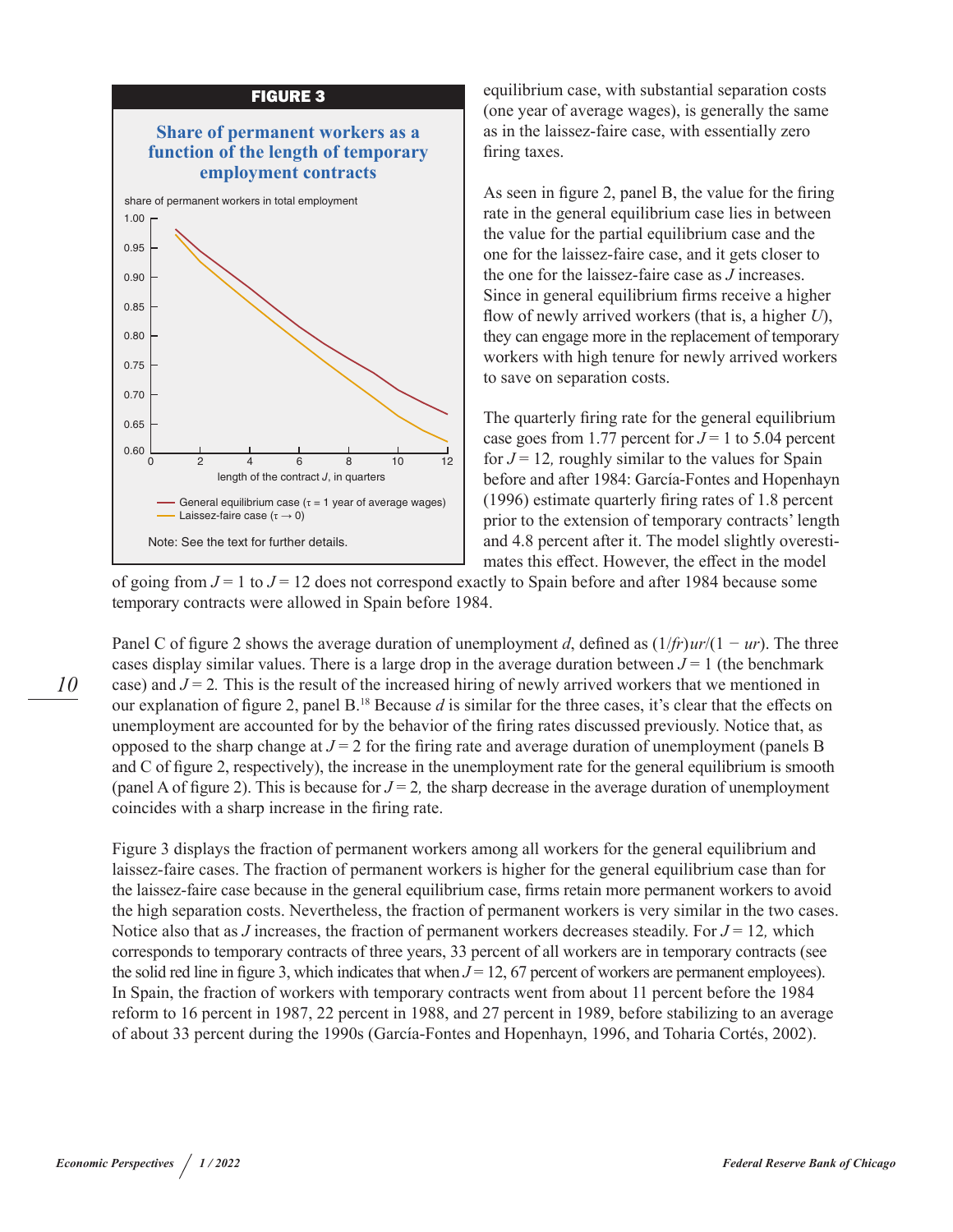

Notice that the patterns displayed in panel C of figure 2 and in figure 3 for the average duration of unemployment and the share of permanent workers among total workers are similar to the ones found in Spain after the mid-1980s. These patterns have typically been interpreted as evidence that the length of temporary contracts can play an important role in labor market dynamics. However, in our model, similar patterns are obtained for  $\tau$  equal to one year of average wages, as well as for an arbitrarily small value of  $\tau$ —which shows that by itself large changes in turnover do not necessarily entail large changes in welfare and other relevant variables, such as employment, unemployment, aggregate consumption, and productivity. We obtain this result under the extreme assumption that workers with different tenure are perfect substitutes. Under a different specification, such as allowing for on-the-job learning, this result will not be obtained. In particular, if the effect of on-the-job learning is large enough, a small separation cost may have a very small effect on turnover rates. Nevertheless, we interpret the spike in figure 1 for tenure of about three years as evidence that the effects of separation taxes are not completely outweighed by on-the-job learning.19 We leave the

examination of a model that incorporates both features for future work.

Figure 4 shows the behavior of employment for the general equilibrium case for different values of the intertemporal substitution parameter γ*.* As *J* increases, there are both income and substitution effects. The substitution effect is due to the fact that as *J* increases, firms have more flexibility and thus working in the market is more attractive—that is, the equilibrium value of  $\theta$  increases. The income effect is due to the fact that the economy is more productive. For low values of  $\gamma$ , the substitution effect dominates, and thus, aggregate employment increases with *J*. For high values of γ, the income effect dominates, and thus, aggregate employment decreases with *J.*

Figure 5 displays the welfare cost of temporary contracts of different lengths for different values of the intertemporal substitution parameter γ. The welfare cost is measured in consumption equivalent units that is, it is the perpetual percentage increase in consumption flow needed to make the representative household indifferent between being in the economy with temporary contracts of length *J* and being in the laissez-faire economy. This calculation compares the stationary equilibriums of the two economies and hence does not take into account the transition after a change in policy. Observe that for the same *J,* the welfare cost is always higher when the value of  $\gamma$  is smaller because when  $\gamma$  decreases, there is greater substitution between consumption and home production. However, the welfare costs are surprisingly similar across the different values of γ. Interestingly, for *J* = 1 (the baseline case)*,* figure 5 shows that the welfare cost of firing taxes is 2.3 percent for  $\gamma = 1$  (the case of logarithmic preferences). This number is extremely similar to the one found by Hopenhayn and Rogerson (1993) and Veracierto (2001) under identical preferences. As *J* increases, the welfare cost decreases: The welfare cost goes from 2.3 percent for a contract length of one quarter and decreases smoothly with *J* until a value of around 1 percent for a contract length of three years, or  $J = 12$ . Thus, even if some characteristics of the allocation (such as the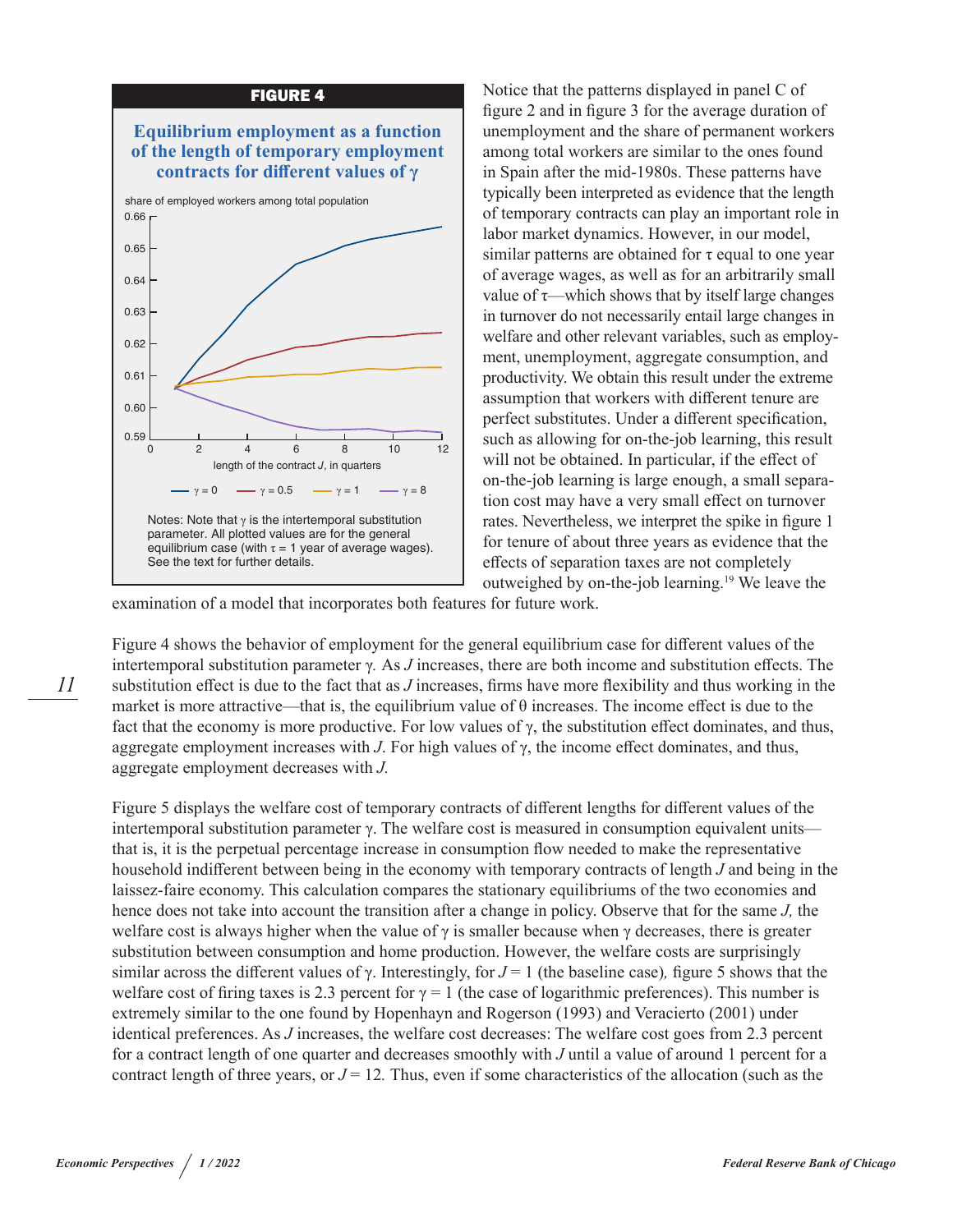

Notes: The welfare cost plotted is the perpetual percentage increase in consumption flow needed to make the representative household indifferent between being in the economy considered and being in the laissez-faire economy. Note that  $\gamma$  is the intertemporal substitution parameter. The benchmark case, or the firing-tax case, is  $J = 1$ . See the text for further details.

unemployment rate in figure 2, panel A) do not converge monotonically to their laissez-faire values as *J* increases, the welfare cost—which in a sense takes all the relevant features into consideration—does converge monotonically. The same is true for all values of the intertemporal substitution parameter γ.

## Conclusion

In this article, we considered the equilibrium search model described in Alvarez and Veracierto (2012), which is a version of the Lucas–Prescott islands model with undirected search and an out-of-the-laborforce state. Calibrating the model to Spain before the major labor market reform that it introduced in 1984, we explored the quantitative effects of introducing temporary employment contracts of various lengths. An important finding of the article is that introducing temporary contracts of three years' duration—the magnitude introduced by the 1984 Spanish reform—provides about 50 percent as much labor market flexibility as moving to a laissez-faire regime (with zero firing costs). We base this claim about the effects of temporary contracts on two key statistics—the unemployment rate, which summarizes labor reallocation, and welfare, which summarizes the overall effects on the economy of introducing such contracts.

## *12*

**Notes**

- <sup>1</sup> Typically, termination based on economic grounds does not exempt employers from paying severance payments. Severance payments are the largest when the termination happens without cause.
- <sup>2</sup> In what follows, it may be useful to consider home as a special location (separate from the production islands) where agents can always go in order to obtain home production.
- <sup>3</sup> We refer to the tenure of a worker as the number of periods that the worker has been present on the island. For instance, a recently arrived worker has a tenure of zero periods.
- <sup>4</sup> If firing taxes applied at the firm level (instead of the island level), exactly the same competitive allocation would be obtained if employment contracts were allowed to be multiperiod and state-contingent (see Alvarez and Veracierto, 2012). Thus, the assumption that the firing taxes apply at the island level does not represent a loss in realism, but it allows for a much simpler description of a competitive equilibrium.
- <sup>5</sup> While we evaluate the role of fixed-term contracts in adding flexibility to firms' labor adjustments, we abstract from their potential role in allowing employers to test the quality of their new workers at a reduced cost (in our model, workers are identical).
- <sup>6</sup> The type of an island is given by its current state (to be described in the second paragraph of the next section).
- <sup>7</sup> Observe that the behavior of the unemployment rate will generally differ from the behavior of  $U<sub>t</sub>$  because of differences in the behavior of  $L_t$ .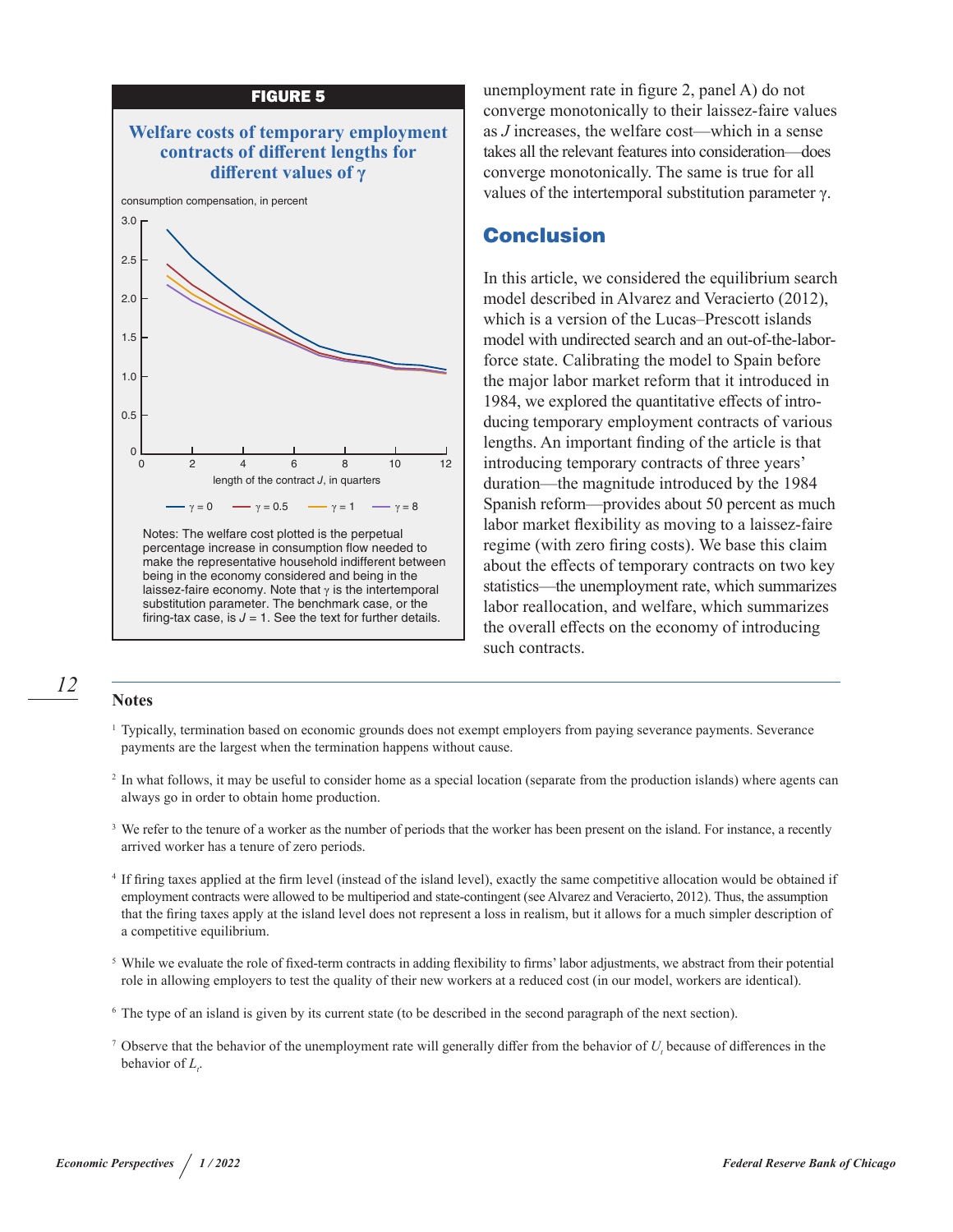- <sup>8</sup> The assumptions that all search is undirected and that agents are fully insured, while extreme, will play an important role in keeping the model tractable.
- <sup>9</sup> Actually, the saving from avoiding firing taxes does not equal the full amount τ saved during the current period because the worker may be fired the following period.
- <sup>10</sup>When  $J = 1$ , the dismissal of anyone who has worked, even for one period, triggers the separation tax  $\tau > 0$ . Thus, there are no temporary workers in this case.
- <sup>11</sup>Observe that, independent of τ being large or small, a contracting island will always remove the workers with tenure *J* − 1 first, then those with tenure *J* − 2, and so on until it removes those with tenure 1. Only after all workers with tenure 1 have been removed will the island start removing permanent workers (those with tenure *J*). Thus, the hiring and firing rates across the different tenure levels are well determined.
- $12$ These reforms were partially undone during the 1990s, when the maximum length of fixed-term contracts was reduced from three years to one year and the severance payments for ordinary indefinite-length contracts were substantially reduced. However, even after this partial reversal, the fraction of workers under fixed-term contracts stabilized at about 33 percent (see Toharia Cortés, 2002, figure 1, p. 119).
- <sup>13</sup> In Alvarez and Veracierto (2000), we analyzed the effects of introducing unemployment insurance (UI) benefits into the model with firing taxes. Introducing UI benefits of the magnitude observed in Spain increases the unemployment rate by roughly 10 percent and more than doubles the average duration of unemployment (see subsection 4.4.1 on UI benefits, firing subsidies, firing taxes, and severance payments, as well as table 5, of Alvarez and Veracierto, 2000, pp. 284–285, 298).
- <sup>14</sup>The different combinations of (γ, ω) are: (0, 1.3047), (1/2, 1.0739), (1, 0.883), and (8, 0.058). With  $\gamma = 0$ , there are no income effects, since preferences are linear. With  $\gamma = 1$ , income and substitution effects of a permanent increase in wages cancel each other out. With  $\gamma = 8$ , the income effect is much higher, so that the uncompensated labor supply elasticity is lower, similar to the values estimated by Nickell (1997).
- <sup>15</sup> Because of the decreasing returns to scale at the island level, the higher value for *U* reduces the value of an additional worker at every island and restores the general equilibrium at  $\theta = \omega/(1 - \beta)$ .
- <sup>16</sup> In the data the relationship between unemployment and temporary contracts is not as clear. However, Dolado, García-Serrano, and Jimeno (2002, p. F285) survey the literature and conclude that the introduction of temporary contracts in Spain had a "neutral or slightly positive effect on unemployment."
- <sup>17</sup>These partial equilibrium effects are consistent with previous findings in the literature: We know at least since Bentolila and Bertola (1990) that the effects of firing costs on average employment are ambiguous in that setting.
- <sup>18</sup>To better understand what is happening in our model, it may be useful to consider the case of an island that would like to have the same total employment level that it had during the previous period. When  $J = 1$ , the island will not hire any of the new arrivals  $U$ (since replacing permanent workers with new arrivals would involve paying firing taxes). However, when  $J = 2$  the island will want to replace all the workers with tenure  $j = 1$  with new arrivals in order to avoid the  $j = 1$  workers from becoming permanent workers. For this reason, it is harder to transit out of unemployment under  $J = 1$  than under  $J = 2$ . This is also the reason why the firing rate jumps up from when  $J = 1$  to when  $J = 2$  in figure 2, panel B. Even when the firing taxes are arbitrarily small, the temporary contracts induce the islands to churn their workers quite significantly.
- <sup>19</sup>With on-the-job learning and firing costs, if the effect of learning is strong enough, it will not be optimal for the firm to fire first the temporary workers with higher tenure. In this case, the spike at the end of the fixed-term contracts shown for Spain in figure 1 would not be obtained.

*13*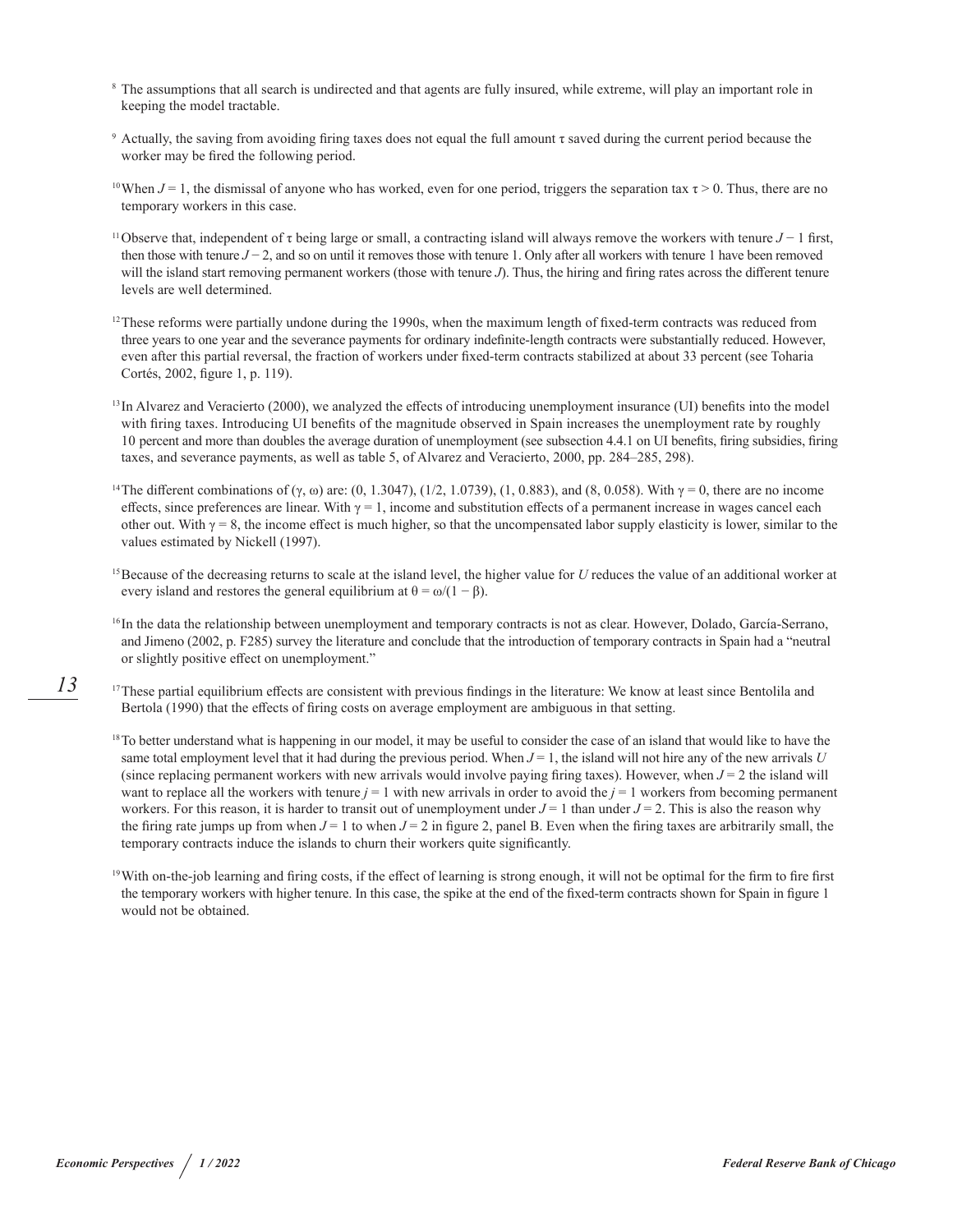#### APPENDIX: CALIBRATION OF τ

Heckman and Pagés (2000) propose to summarize employment protection policies into a single statistic. The measure they use is the expected discounted cost, at the time that a worker is hired, of dismissing the worker in the future. Their index *I* is given by

$$
I = \sum_{t=1}^{T} \beta' \delta'^{-1} (1-\delta) \Big\{ b_t + a S_t^{j} + (1-a) S_t^{u} \Big\},\,
$$

where *T* is the maximum tenure considered in the index,  $\beta$  is a time discount factor,  $\delta$  is the survival rate (probability of remaining employed next period if employed during the current period),  $b<sub>i</sub>$  is the wage earned during the advance-notice period for a worker of tenure *t*, *a* is the probability that a dismissal is considered "justified" (that is, "fair" or "objective"),  $S_t^j$  is the severance payment to a worker of tenure  $t$ if the dismissal is classified as "justified," and  $S_t^u$  is the severance payment to a worker of tenure *t* if the dismissal is "not justified."

Heckman and Pagés (2000) use a year as the time period, along with the following values: β = 0*.*92 (an 8 percent interest rate),  $\delta = 0.88$  (a turnover rate of 12 percent, based on data for the United States), and a value of *T* of 20 years; in addition, for Spain they advocate for using *a* = 0*.*2 for the period before 1997, based instead on the information from Bertola, Boeri, and Cazes (2000). Heckman and Pagés (2000) compute their job security index for Spain in the late 1990s. Since we calibrate our model to the period before the broadening in the applicability of temporary contracts, we recompute their index for the policies in place before the 1984 labor market reform. We use the following values:

- *b<sub>i</sub>*: one month of wages for tenure 1 and two and three months for higher tenure (Organisation for Economic Co-operation and Development, 1999, table 2.2, p. 57);
- *a*: 0*.*2 (since their argument applies prior to 1984);
- $S_i^j$ : two-thirds months per year, up to a maximum of 12 months (Organisation for Economic Co-operation and Development, 1999, table 2.A.2, p. 96); and
- $S_i^u$ : one and a half months per year, up to a maximum of 42 months (Organisation for Economic Co-operation and Development, 1999, table 2.A.5, p. 101).

We consider two cases. The first case is as follows: With these choices for  $b_t$ ,  $a$ ,  $S_t^j$ , and  $S_t^u$ , along with the values for β and δ used by Heckman and Pagés (2000), we obtain a value of *I* prior to 1984 of 0.42 as a fraction of annual average wages. And the second case is the following: If instead we use β = 0*.*96*,* which is the same value we use in our main text discussion, and  $\delta = 0.93$ , which is closer to the one for Spain prior to 1984 according to Cabrales and Hopenhayn (1997), we obtain a value of *I* prior to 1984 of 0.56 as a fraction of annual average wages.

*14*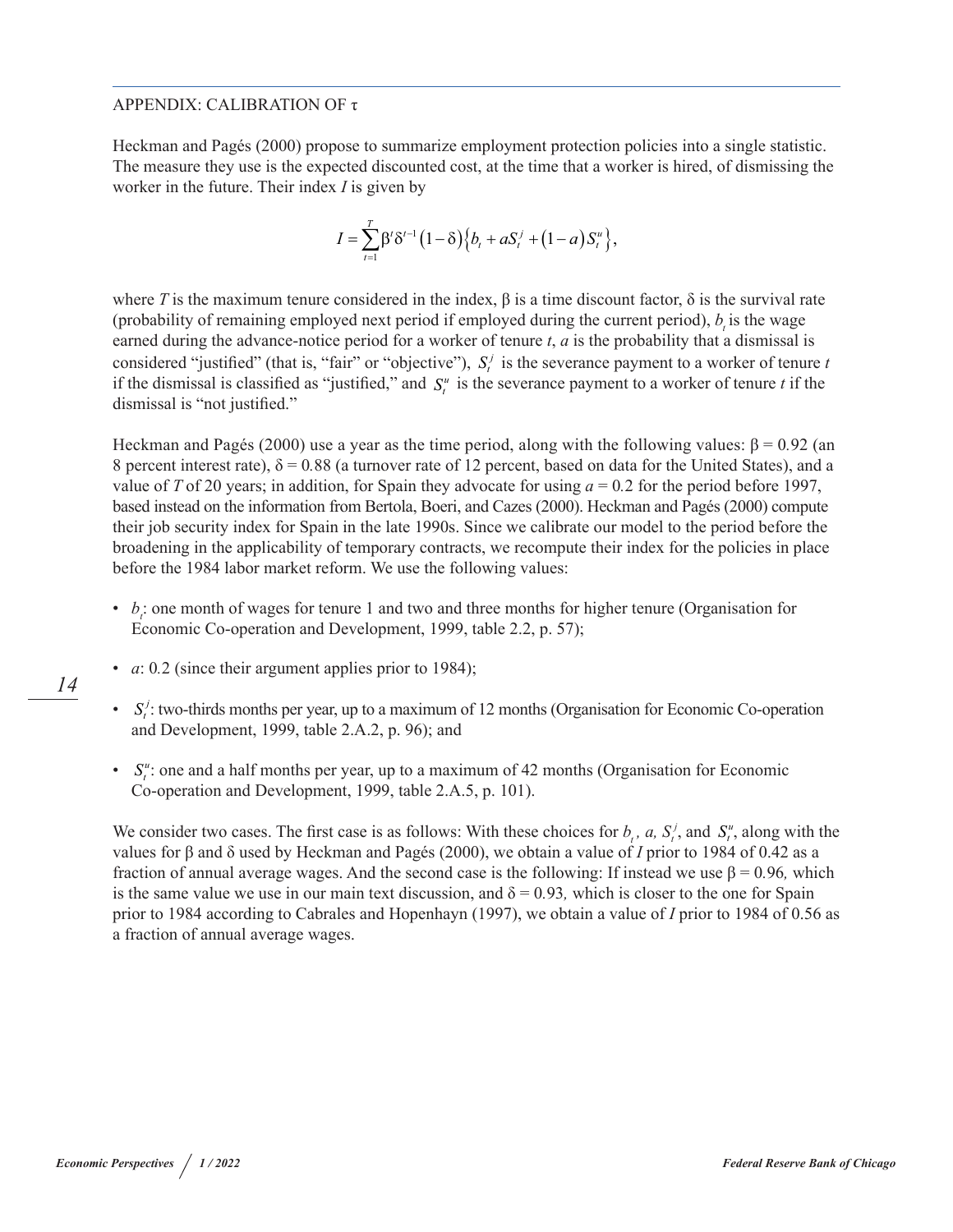Finally, since in our benchmark case the firing taxes do not depend on the tenure of the workers, we select the value of τ so that the value of the index *I* will yield the value we calibrate for Spain prior to the 1984 reform. This value solves the equation:

$$
I = \sum_{t=1}^{T} \beta' \delta'^{-1} (1 - \delta) \tau = \tau (1 - \delta) \beta \frac{1 - (\beta \delta)^{T}}{1 - \beta \delta}
$$

or

$$
\tau = I \frac{1 - \beta \delta}{\left(1 - \delta\right) \beta \left(1 - \left(\beta \delta\right)^{T}\right)}.
$$

The value of  $\tau$  that corresponds to the first case is 0.74 of annual average wages, and the value of  $\tau$  that corresponds to the second case is 0.98 of annual average wages. We think that for our purposes the choices of the second case better reflect the situation prior to 1984 in Spain, and hence, we calibrate the model to τ equivalent to one year of average wages.

#### **References**

**Aguirregabiria, Victor, and Cesar Alonso-Borrego,** 2014, "Labor contracts and flexibility: Evidence from a labor market reform in Spain," *Economic Inquiry*, Vol. 52, No. 2, April, pp. 930–957. Crossref, <https://doi.org/10.1111/ecin.12077>

**Alvarez, Fernando, and Marcelo Veracierto,** 2012, "Fixed-term employment contracts in an equilibrium search model," *Journal of Economic Theory*, Vol. 147, No. 5, September, pp. 1725–1753. Crossref, <https://doi.org/10.1016/j.jet.2012.05.015>

**Alvarez, Fernando, and Marcelo Veracierto,** 2000, "Labor-market policies in an equilibrium search model," in *NBER Macroeconomics Annual 1999*, Ben S. Bernanke and Julio J. Rotemberg (eds.), Vol. 14, Cambridge, MA: MIT Press, pp. 265–304. Crossref,<https://doi.org/10.1086/654391>

**Bentolila, Samuel, and Giuseppe Bertola,** 1990, "Firing costs and labour demand: How bad is Eurosclerosis?," *Review of Economic Studies*, Vol. 57, No. 3, July, pp. 381–402. Crossref, <https://doi.org/10.2307/2298020>

**Bentolila, Samuel, and Gilles Saint-Paul,** 1992, "The macroeconomic impact of flexible labor contracts, with an application to Spain," *European Economic Review*, Vol. 36, No. 5, June, pp. 1013–1047. Crossref, [https://doi.org/10.1016/0014-2921\(92\)90043-V](https://doi.org/10.1016/0014-2921(92)90043-V)

**Bertola, Giuseppe, Tito Boeri, and Sandrine Cazes,** 2000, "Employment protection in industrialized countries: The case for new indicators," *International Labour Review*, Vol. 139, No. 1, March, pp. 57–72. Crossref, <https://doi.org/10.1111/j.1564-913X.2000.tb00402.x>

**Blanchard, Olivier, and Augustin Landier,** 2002, "The perverse effects of partial labour market reform: Fixed-term contracts in France," *Economic Journal*, Vol. 112, No. 480, June, pp. F214–F244. Crossref, <https://doi.org/10.1111/1468-0297.00047>

**Buddelmeyer, Hielke, Gilles Mourre, and Melanie E. Ward-Warmedinger,** 2004, "Recent developments in part-time work in EU-15 countries: Trends and policy," IZA (Institute of Labor Economics), discussion paper, No. 1415, November, available online, [https://www.iza.org/en/publications/dp/1415/](https://www.iza.org/en/publications/dp/1415/recent-developments-in-part-time-work-in-eu-15-countries-trends-and-policy) [recent-developments-in-part-time-work-in-eu-15-countries-trends-and-policy](https://www.iza.org/en/publications/dp/1415/recent-developments-in-part-time-work-in-eu-15-countries-trends-and-policy).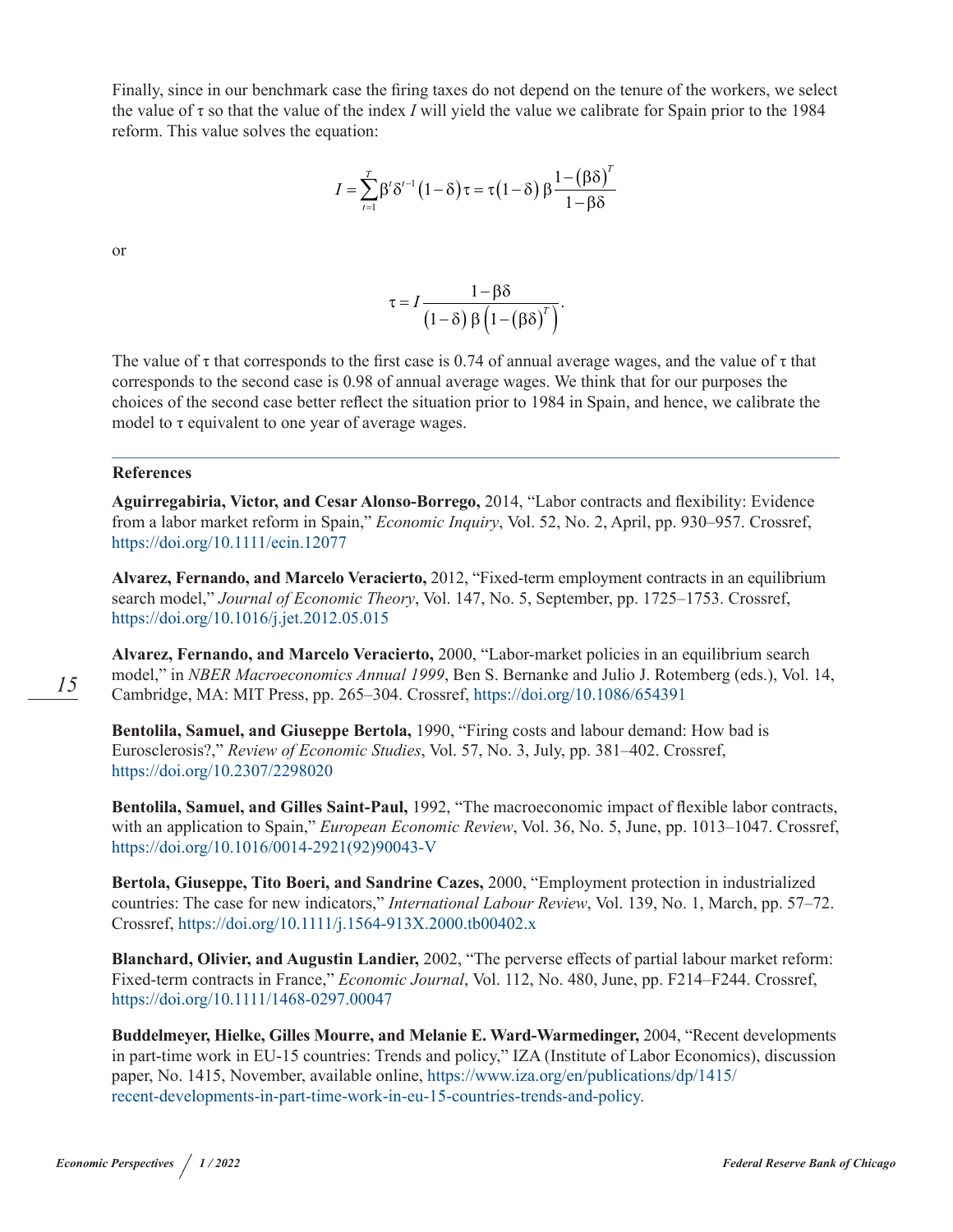**Cabrales, Antonio, and Hugo A. Hopenhayn,** 1997, "Labor-market flexibility and aggregate employment volatility," *Carnegie-Rochester Conference Series on Public Policy*, Vol. 46, June, pp. 189–228. Crossref, [https://doi.org/10.1016/S0167-2231\(97\)00008-0](https://doi.org/10.1016/S0167-2231(97)00008-0)

**Cahuc, Pierre, and Fabien Postel-Vinay,** 2002, "Temporary jobs, employment protection and labor market performance," *Labour Economics*, Vol. 9, No. 1, February, pp. 63–91. Crossref, [https://doi.org/10.1016/S0927-5371\(01\)00051-3](https://doi.org/10.1016/S0927-5371(01)00051-3)

**Dolado, Juan J., Carlos García-Serrano, and Juan F. Jimeno,** 2002, "Drawing lessons from the boom of temporary jobs in Spain," *Economic Journal*, Vol. 112, No. 480, June, pp. F270–F295. Crossref, <https://doi.org/10.1111/1468-0297.00048>

**García-Fontes, Walter, and Hugo Hopenhayn,** 1996, "Flexibilización y volatilidad del empleo," *Moneda y Crédito*, No. 202, pp. 205–227, available online, [http://www.cervantesvirtual.com/obra-visor/](http://www.cervantesvirtual.com/obra-visor/moneda-y-credito--3/html/02822e00-82b2-11df-acc7-002185ce6064_21.html#I_26_) [moneda-y-credito--3/html/02822e00-82b2-11df-acc7-002185ce6064\\_21.html#I\\_26\\_](http://www.cervantesvirtual.com/obra-visor/moneda-y-credito--3/html/02822e00-82b2-11df-acc7-002185ce6064_21.html#I_26_).

**Güell, Maia, and José Vicente Rodríguez Mora,** 2010, "Temporary contracts, incentives and unemployment," Centre for Economic Policy Research, discussion paper, No. DP8116, November, available online, [https://cepr.org/active/publications/discussion\\_papers/dp.php?dpno=8116](https://cepr.org/active/publications/discussion_papers/dp.php?dpno=8116).

**Heckman, James J., and Carmen Pagés,** 2000, "The cost of job security regulation: Evidence from Latin American labor markets," National Bureau of Economic Research, working paper, No. 7773, June. Crossref,<https://doi.org/10.3386/w7773>

**Hopenhayn, Hugo, and Richard Rogerson,** 1993, "Job turnover and policy evaluation: A general equilibrium analysis," *Journal of Political Economy*, Vol. 101, No. 5, October, pp. 915–938. Crossref, [https://doi.org/10.1086/261909](https://doi.org/10.1086/261909
)

**Lucas, Robert E., Jr., and Edward C. Prescott,** 1974, "Equilibrium search and unemployment," *Journal of Economic Theory*, Vol. 7, No. 2, February, pp. 188–209. Crossref, [https://doi.org/10.1016/0022-0531\(74\)90106-9](https://doi.org/10.1016/0022-0531(74)90106-9)

**Nickell, Stephen,** 1997, "Unemployment and labor market rigidities: Europe versus North America," *Journal of Economic Perspectives*, Vol. 11, No. 3, Summer, pp. 55–74. Crossref, [https://doi.org/10.1257/](https://doi.org/10.1257/jep.11.3.55
) [jep.11.3.55](https://doi.org/10.1257/jep.11.3.55
)

**Organisation for Economic Co-operation and Development,** 1999, *OECD Employment Outlook: June 1999*, report, Paris, June, available online, [https://read.oecd-ilibrary.org/employment/](https://read.oecd-ilibrary.org/employment/oecd-employment-outlook-1999_empl_outlook-1999-en#page1) [oecd-employment-outlook-1999\\_empl\\_outlook-1999-en#page1](https://read.oecd-ilibrary.org/employment/oecd-employment-outlook-1999_empl_outlook-1999-en#page1).

**Toharia Cortés, Luis,** 2002, "El modelo español de contratación temporal," *Temas Laborales*, No. 64, pp. 117–139, available online, <https://dialnet.unirioja.es/descarga/articulo/255200.pdf>.

**Veracierto, Marcelo,** 2007, "On the short-run effects of labor market reforms," *Journal of Monetary Economics*, Vol. 54, No. 4, May, pp. 1213–1229. Crossref, <https://doi.org/10.1016/j.jmoneco.2006.02.007>

**Veracierto, Marcelo,** 2001, "Employment flows, capital mobility, and policy analysis," *International Economic Review*, Vol. 42, No. 3, August, pp. 571–596. Crossref, [https://doi.org/10.1111/1468-2354.00125](https://doi.org/10.1111/1468-2354.00125
)